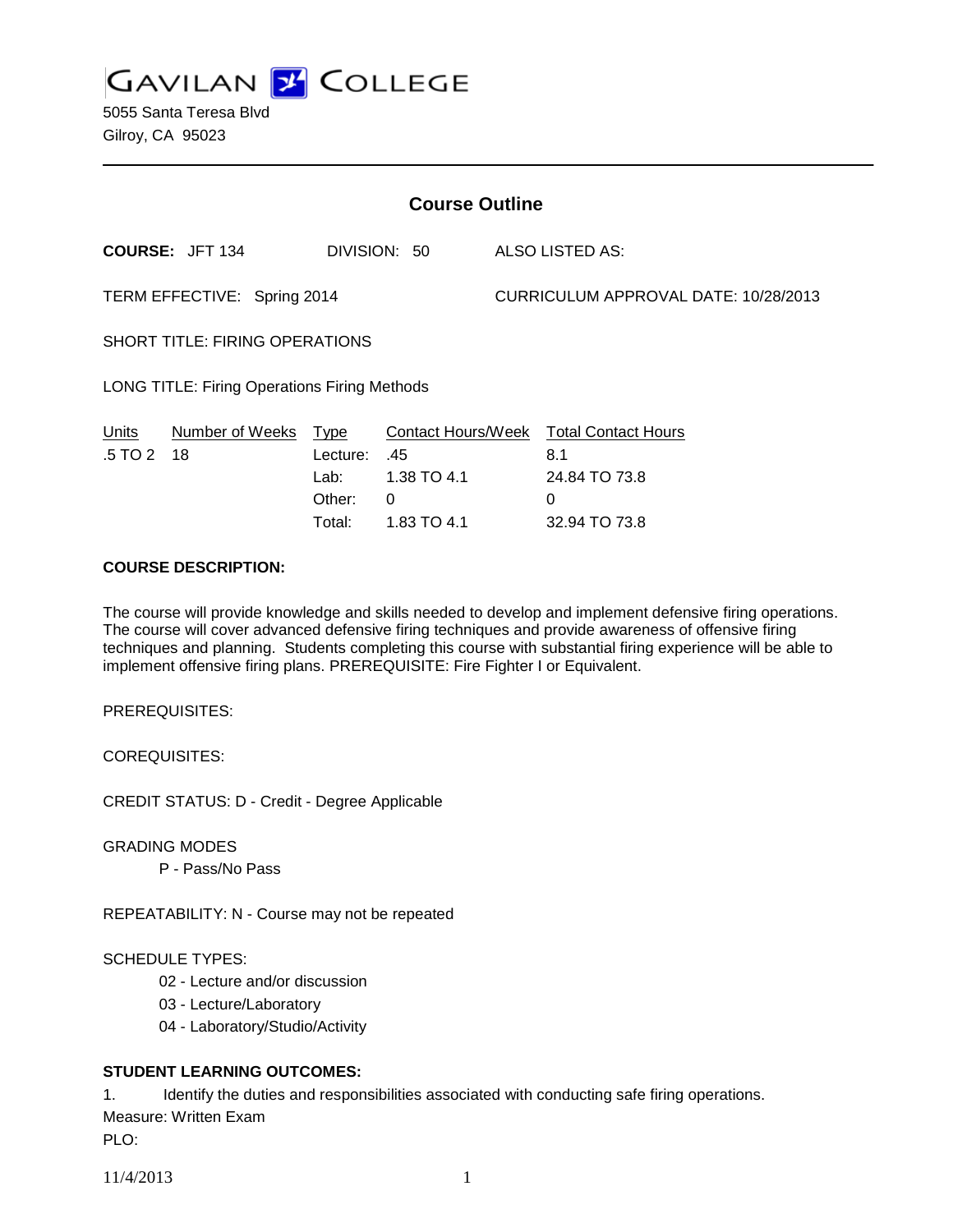ILO: 2,3 GE-LO: Year Assessed: 2013

2. Demonstrate proper communications and coordination when conducting firing operations. Measure: Performance PLO: ILO: 1, 2 GE-LO:

Year Assessed: 2013

3. Apply proper firing techniques and applied fire behavior. Measure: Demonstration PLO: ILO: 1,2 GE-LO: Year Assessed: 2013

4. Develop and implement a written firing plan. Measure: Written Exam PLO: ILO: 2,3 GE-LO: Year Assessed: 2013

5. Conduct a field firing operation using advanced techniques. Measure: Performance PLO: ILO: 1,2 GE-LO: Year Assessed: 2013

6. Demonstrate how to properly use a very pistol, flare launcher, and hand thrown flares. Measure: Performance PLO<sup>.</sup>

ILO: 1,2 GE-LO: Year Assessed: 2013

7. Demonstrate proper firing techniques through live fire exercise. Measure: Demonstration PLO: ILO: 1,2 GE-LO: Year Assessed: 2013

# **CONTENT, STUDENT PERFORMANCE OBJECTIVES, OUT-OF-CLASS ASSIGNMENTS**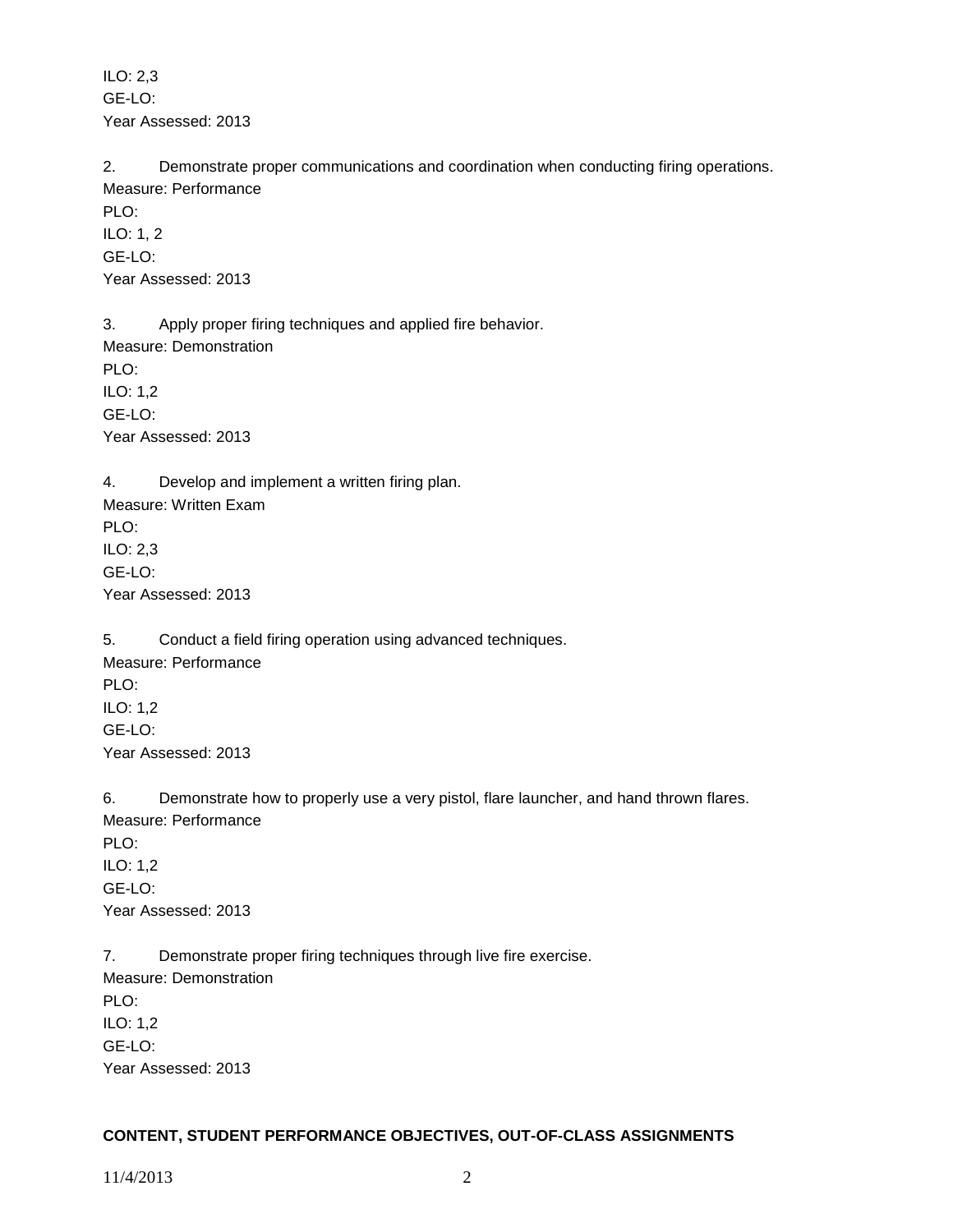Curriculum Approval Date: 10/28/2013

1 Hours

- Content: Duties and Responsibilities
- I. Authority
- A. Public Resources Code 4426
- B. Health and Safety Code 13055
- C. Incident Authority
- II. Legal Issues
- A. Liability
- 1. Labor Code 6423 and 6425
- B. Risk vs. benefit
- 1. Injury
- 2. Property Damage
- C. Terms
- 1. Burnout
- 2. Backfire
- III. Organization of a Firing Operation
- A. Supervisor (NWCG Firing Boss)
- B. Firing Team
- C. Firing Group
- D. Firing Operations Plan
- E. Group Organization
- IV. Personnel Management
- A. Safety
- 1. LCES
- Lookouts, Communication, Escape Routes, Safety Zones
- B. Personnel briefing
- C. Logistical Needs
- 1. Selecting and ordering equipment
- V. Reconnaissance and Size-Up
- A. Fuels
- B. Weather
- C. Additional Information Sources
- D. Topography
- E. Ingress and egress
- F. Problem Areas

Student Performance Objectives (SPO): Student will apply knowledge of the duties and responsibilities of a Firing Supervisor during verbal and written quiz.

Out-of-Class Assignments: Reading Assignment

1 Hours

Content: Firing Techniques as Applied Fire Behavior

- I. Types of Firing Strategies and Their Characteristics "Backfire VS Burnout"
- A. Backfire
- B. Burnout
- II. Developing Burned Zones

A. A primary objective in firing is to remove flammable fuels by creating a burned zone along desired perimeter outside of the fires edge.

III. Present and Predicted Fire Behavior Influences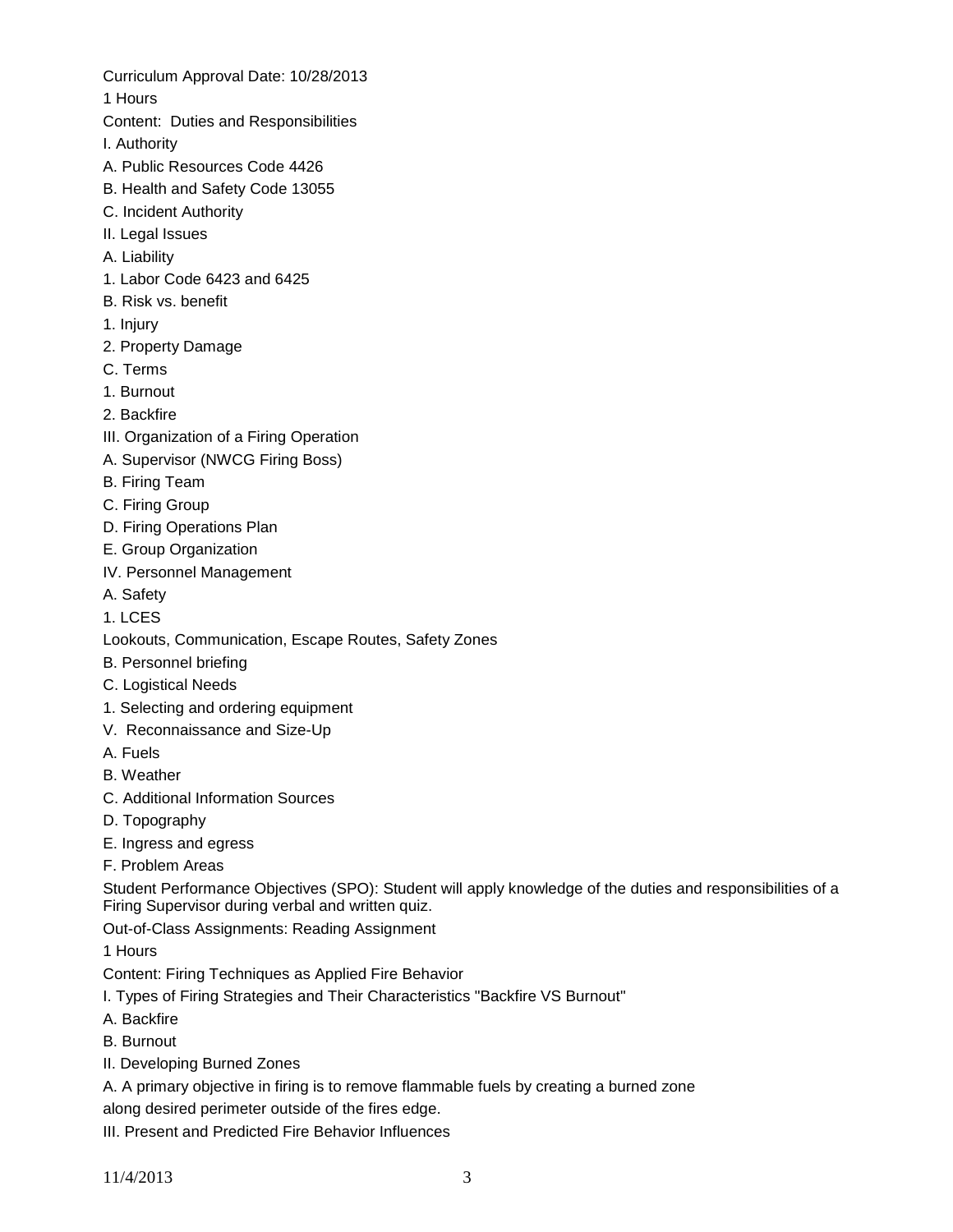- A. Fire Behavior will determine/influence the following:
- 1. Firing technique
- 2. Fire intensity
- 3. Rate of firing
- 4. Required depth of burn zone
- 5. Resource needs
- 6. Control issues
- 7. Timing/burn window
- 8. Success or failure
- B. Fire behavior factors to consider
- C. Topography
- D. Weather
- IV. Fire Behavior as it Relates to Basic Firing Patterns
- A. The three types of fire spread are
- 1. Head
- 2. Backing Fire
- 3. Flanking Fire
- B. Firing patterns include one or more of the three types of fire spread
- C. Patterns are described by orientation relative to the control line
- V. Regulating Fire Intensity
- A. General Principals of fire intensity control
- B. Reducing fire intensity
- C. To increase fire intensity
- D. Match firing time to desired environmental conditions
- E. Your fire should be hot enough to achieve desired results within the time frames available

without losing control

- VI. Controlling Air Flow In The Fire Area
- A. In-drafts created by the fire
- B. Air flow in the fire area has three main contributors
- C. Ambient wind can shift the in-draft effect, create turbulence, and extend the spotting zone
- VII. Predicting the Potential for Spot Fires
- A. Probability of ignition (PI)
- B. Fire brand sources and production

Student Performance Objectives (SPO): Observe fire behavior relating to firing operations, methods and patterns during the live fire exercise.

Out-of-Class Assignments: Reading assignment

3 Hours

Content: Conducting Firing Operations

- I. Planning
- A. Written firing plan
- B. Elements of a formal firing plan
- C. Safety
- 1. Ensure the firing operation does not :
- a) Jeopardize the safety of personnel conducting the firing operation
- b) Adversely affect suppression forces in the area
- II. Resources Required
- A. Basic functions of the firing operation include:
- 1. Lookout(s)/intelligence gathering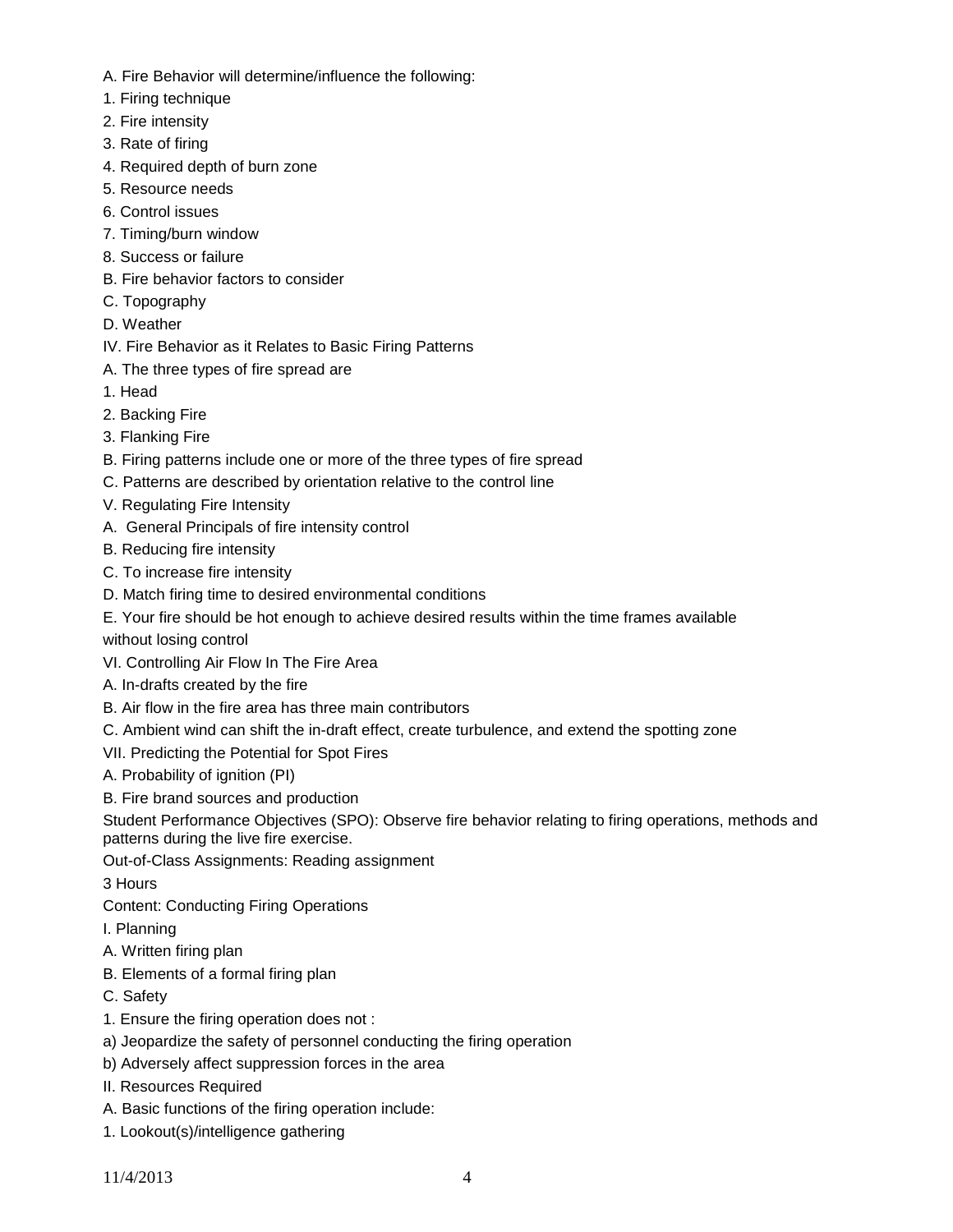- 2. Ignition; the lighters and their supplies
- 3. Holding and fuel bed preparation; engines, dozers, crews
- B. Supplemental resources include:
- 1. Staging of additional firing / holding resources
- 2. Equipment for extended Mop-up commitments
- III. Guidelines for Estimating Firing Rates
- A. Developing burn zone
- B. Set-up times
- C. Drip torch productions
- IV. Line-Based Firing
- A. Conduct line-based firing from completed control or wet-lines
- B. Direction of progress of overall firing operation
- C. Anchor points / check lines
- V. Prepare the Fuel Bed
- A. Concentrations of fuel near the control line may need treatment
- B. Minimize the source of firebrands
- C. Remove and/or isolate snags
- D. Treat the base of live trees that should not be damaged
- E. Other treatments to enhance control of the firing operation
- VI. Accelerating the Firing Operation
- A. To ensure the it is completed in the time available
- VII. Problems in the Fire Environment
- A. Firing through saddles or reversals of slopes
- B. Firing in bottoms of steep canyons
- C. Firing in brush fields
- D. Firing in timber
- E. Adverse fuel conditions
- F. Adverse weather conditions
- VIII. Dealing with Unfavorable Control Line Configuration and Location
- A. Firing abrupt bends and corners
- B. Problem with lines running across slope
- C. Switchbacks
- IX. Dealing with Common Operational Problems
- A. Firing operation outruns holding forces
- B. Holding-force problems
- C. Poor accessibility and coordination due to heavy fuels or steep terrain
- X. Firing Involving Structures, Improvements and Life Threats
- A. Firing around structures
- B. High-voltage power lines
- C. LPG tanks
- D. Threats to others
- XI. Ongoing Evaluation
- A. Changing weather
- B. Changing fire behavior
- C. Multiple stripes can become unnecessary
- D. Holding is becoming more difficult
- E. Post firing operation after action review
- XII. Class exercises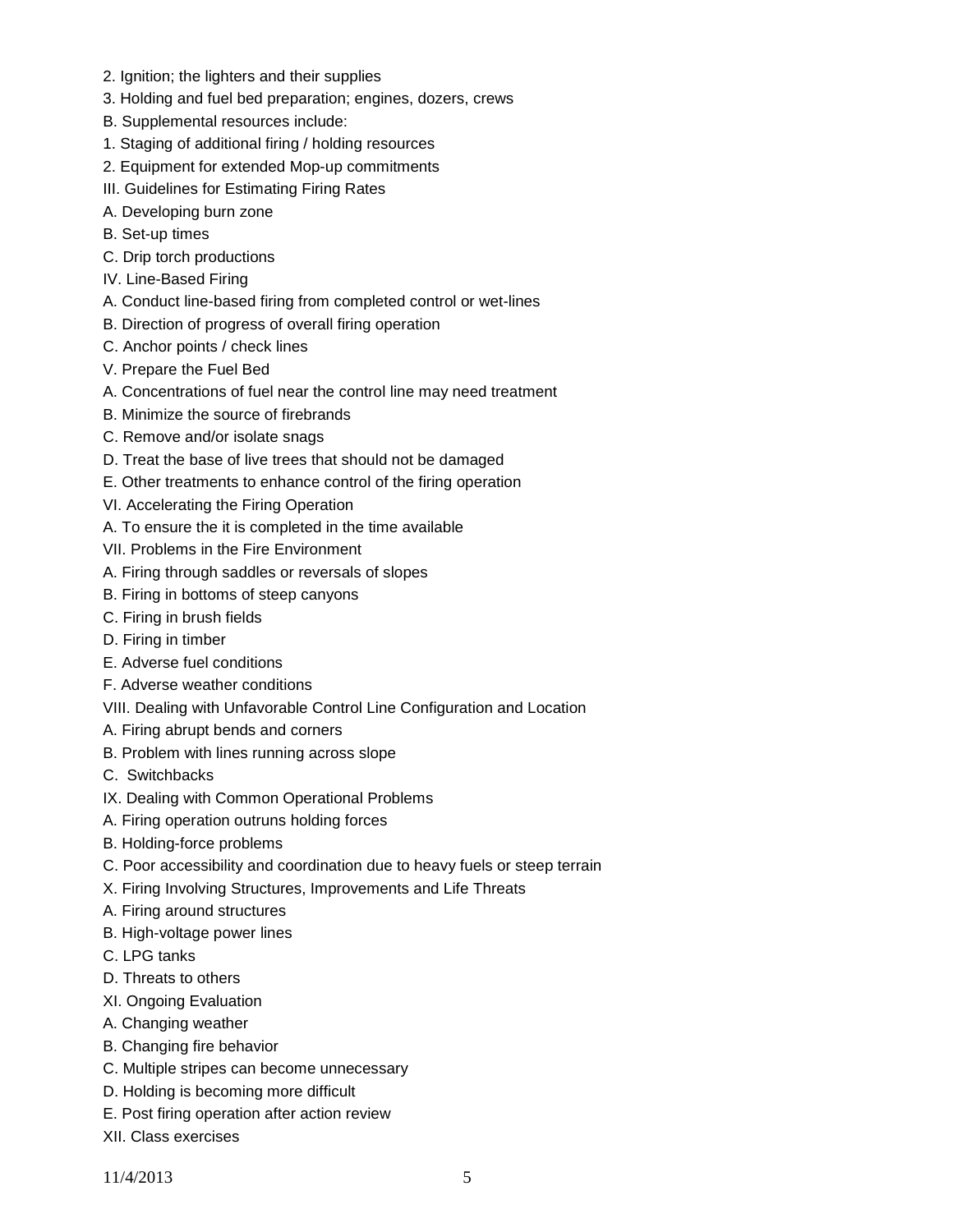A. Little Wildcat Incident

XIII. Summary

A. To be safe and effective

Student Performance Objectives (SPO): Identify proper methods of conducting a firing operation during class exercises.

Out-of-Class Assignments: Reading Assignment

**Hours** 

Content: Firing Equipment

I. Hand Held Firing Devices

A. Fusees

B. Drip torch

C. Terra Torch or power flame thrower

II. Projected Aerial Devices

A. Very Pistol

B. FireQuick Flare Launcher

III. Ignition Devices Used with Aircraft

A. Helitorch

B. Premo Mark III Plastic Sphere Dispenser or Aerial Ignition Device

Student Performance Objectives (SPO): Confirm knowledge of the various types of

firing devices commonly used and identify the characteristics and operation of the devices, safety

precautions, and hazardous guidelines. Demonstrate competency in the use of FireQuick devices, drip torch and fusee.

ASSIGNMENT:

Out-of-Class Assignments: Reading assignment

**Hours** 

Content: Case Studies

I. Materials Needed

A. Paradise Exercise

B. Sadler Fire Entrapment Investigation

C. Skill Sheets

Student Performance Objectives (SPO): Identify critical information related to firing operations. Case studies allow us to learn from past incidents.

Out-of-Class Assignments: Reading assignment Content: Written Exam

# **METHODS OF INSTRUCTION:**

Skills Demonstration, Lecture, Scenario Training

# **METHODS OF EVALUATION:**

CATEGORY 1 - The types of writing assignments required: Percent range of total grade: 0 % to %

If this is a degree applicable course, but substantial writing assignments are NOT appropriate, indicate reason:

Course primarily involves skill demonstration or problem solving

CATEGORY 2 - The problem-solving assignments required: Percent range of total grade: 20 % to 30 % Field Work

11/4/2013 6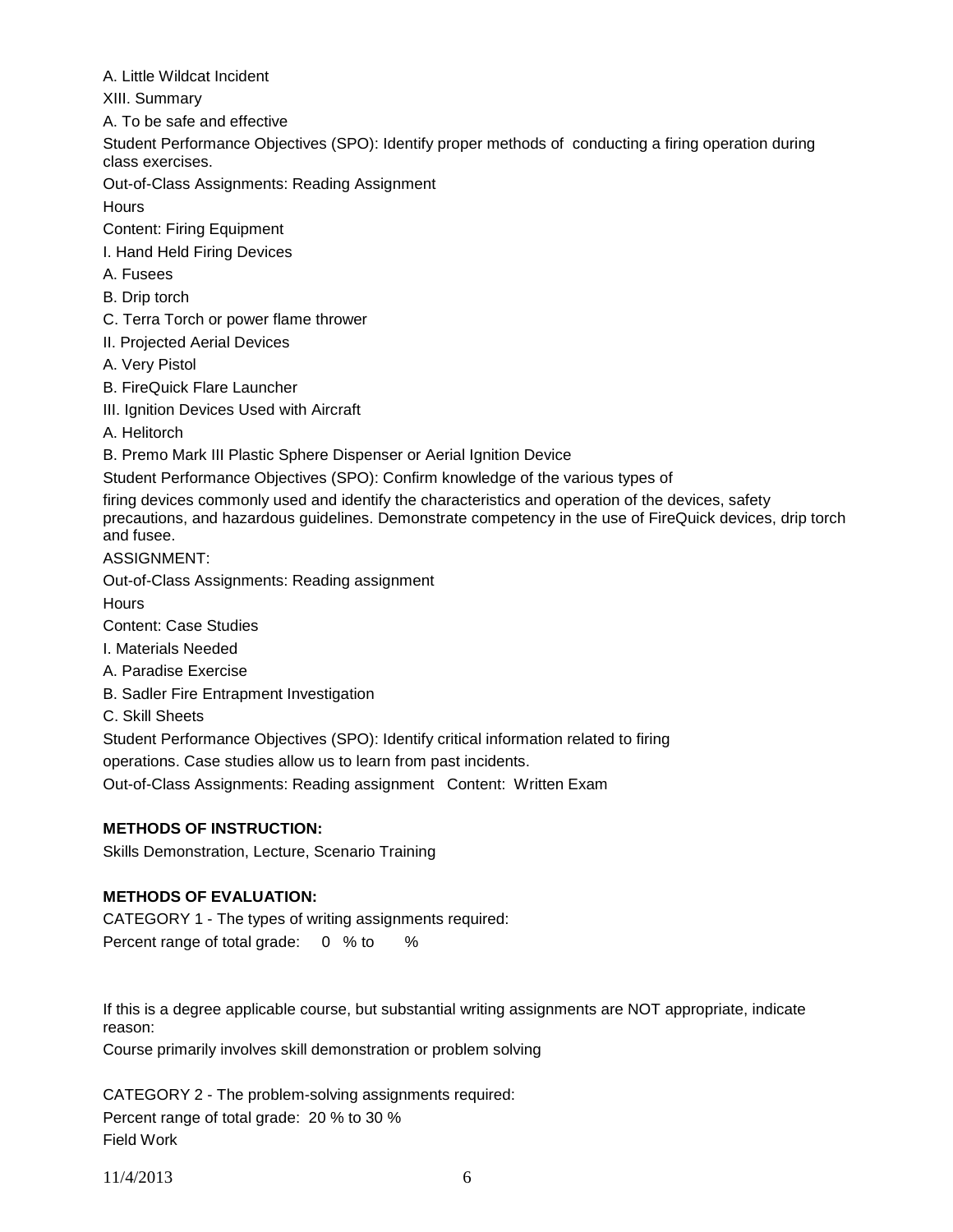Other: Skills Exam

CATEGORY 3 - The types of skill demonstrations required: Percent range of total grade: 50 % to 90 % Class Performance/s Field Work Performance Exams

CATEGORY 4 - The types of objective examinations used in the course: Percent range of total grade: 30 % to 50 % Other: Skills Demonstration

### **REPRESENTATIVE TEXTBOOKS:**

Required: CalFire, Firing Operations Firing Methods, California Department of Forestry and Fire Protection Training and Education, 2013.

### **ARTICULATION and CERTIFICATE INFORMATION**

Associate Degree: CSU GE: IGETC: CSU TRANSFER: Transferable CSU, effective 201430 UC TRANSFER: Not Transferable

#### **SUPPLEMENTAL DATA:**

Basic Skills: N Classification: Y Noncredit Category: Y Cooperative Education: Program Status: 2 Stand-alone Special Class Status: N CAN: CAN Sequence: CSU Crosswalk Course Department: JFT CSU Crosswalk Course Number: 134 Prior to College Level: Y Non Credit Enhanced Funding: N Funding Agency Code: Y In-Service: Y Occupational Course: C Maximum Hours: 2 Minimum Hours: .5 Course Control Number: Sports/Physical Education Course: N

11/4/2013 7